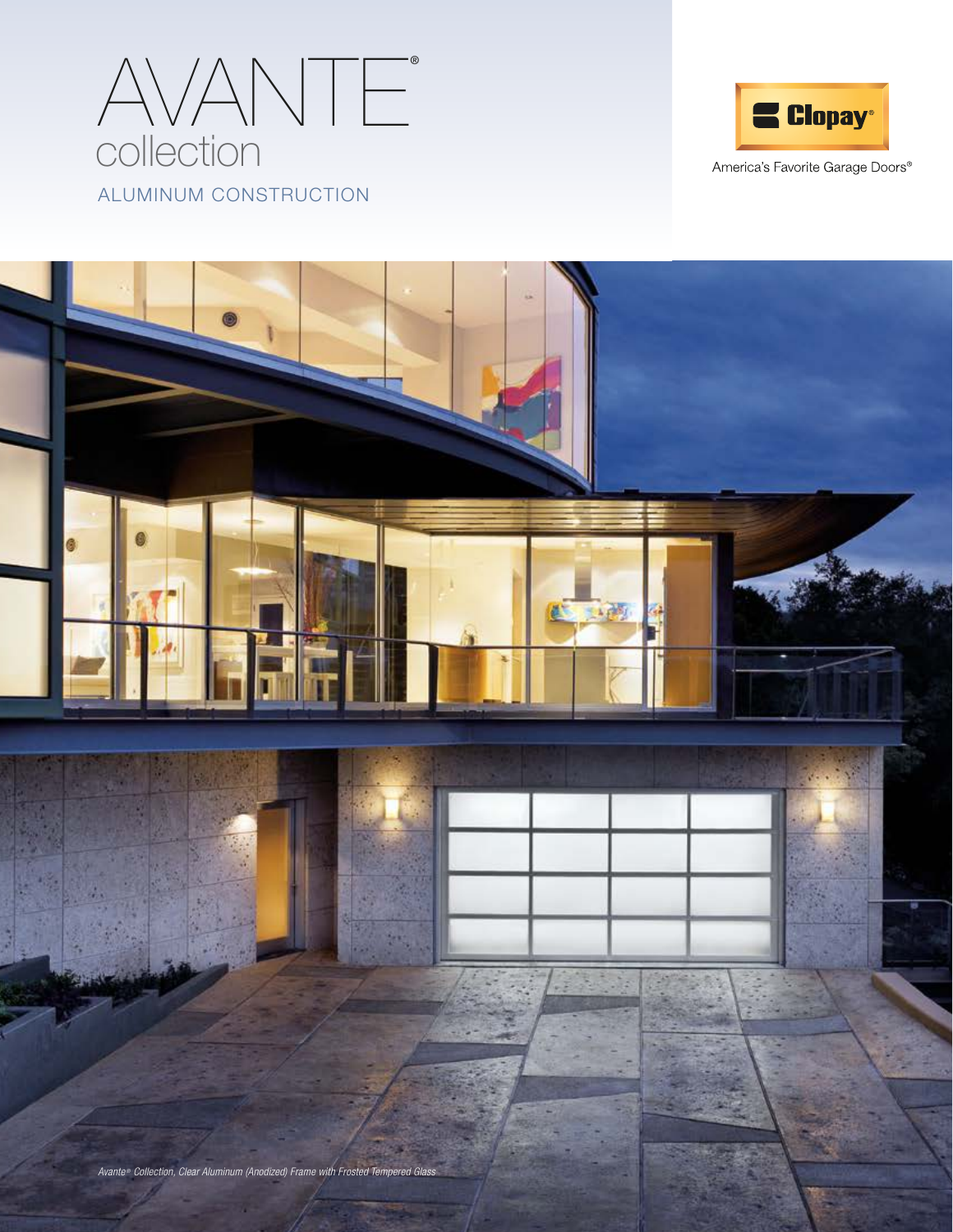## MODERN design meets Asian INSPIRATION

*Aluminum and glass combine to create a sleek, contemporary look. Many window options are available to control the degree of light transmission and privacy.*

### STYLE AND CONSTRUCTION



#### ■ Aluminum frame provides a virtually maintenance-free, long-lasting door.

- Tempered glass, acrylic or solid aluminum panel options. Insulated glass is also available for increased energy efficiency.
- Integral reinforcing fin provides increased strength and longevity.
- Heavy-duty steel ball bearing rollers with nylon tires provide quiet operation.

*See your Clopay Dealer for WINDCODE ® availability.*

#### FRAME/SOLID PANEL COLOR OPTIONS



- 1 Clear Aluminum (Anodized)
- 2 Standard White (Painted)
- 3 Bronze (Painted)
- 4 Chocolate (Painted)
- 5 Bronze (Anodized)
- 6 Black (Anodized)
- 7 Dark Bronze (Anodized)

*Due to the anodizing process, color variation may occur. The use of "Bronze (Painted)" is recommended for a more consistent bronze finish color. Custom colors available.*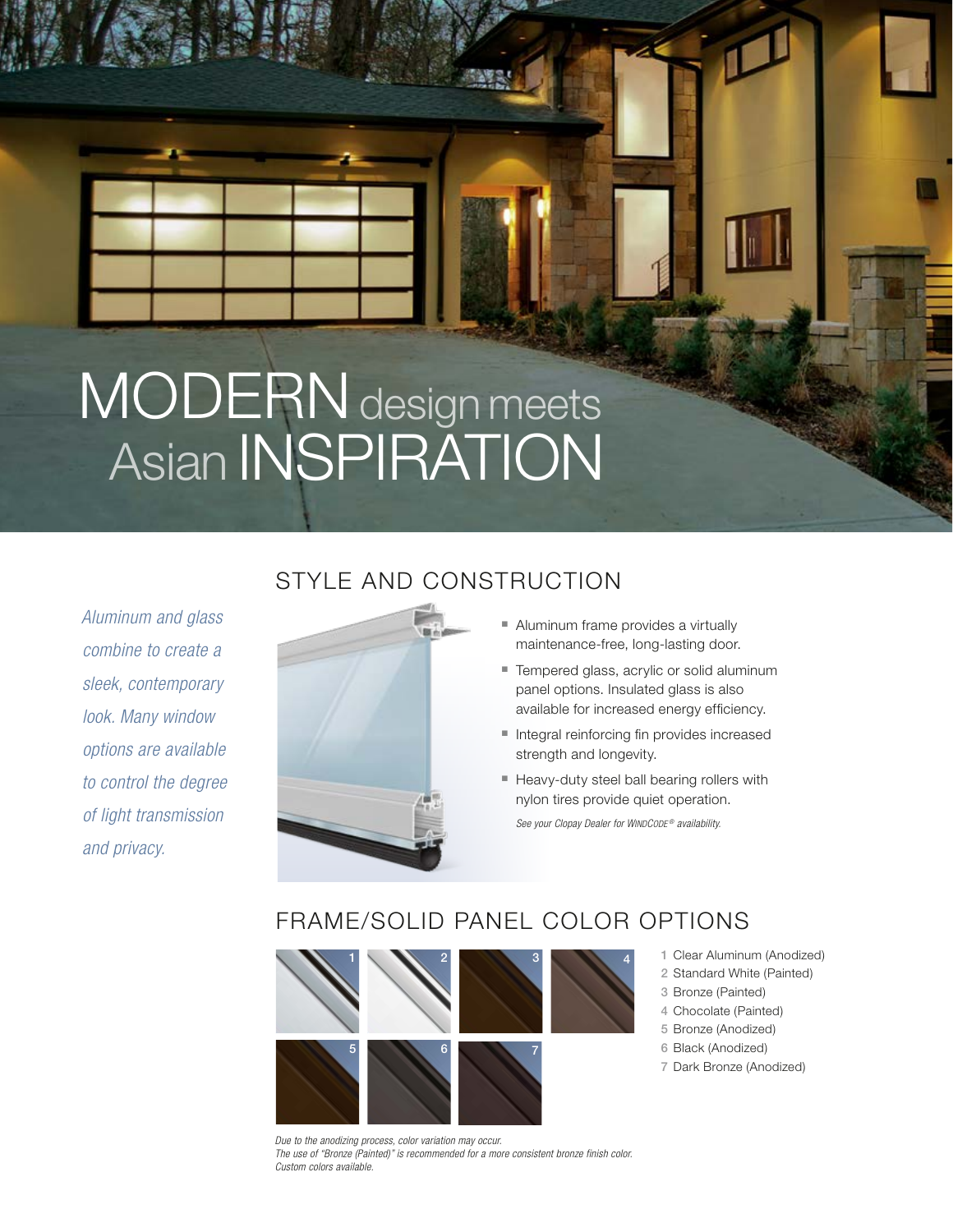



The Avante is the perfect choice to modernize any home; transforming not only garages, it can also be used as an indoor loft partition or a versatile solarium door.

> Clear Glass\* 2 Gray Tinted Glass\* Bronze Tinted Glass\* 4 Mirrored Glass\* Obscure Glass\* White Laminate Glass Frosted Glass\* or Acrylic

8 Clear Acrylic 9 Gray Acrylic 10 White Acrylic 11 Clear Polygal<sup>®</sup> 12 Bronze Polygal<sup>®</sup> 13 Clear Anodized (Aluminum Panel)

*\*Glass is tempered*

#### GLASS/PANEL OPTIONS



*Acrylic windows require special cleaning. Never use products that contain ammonia or petroleum products to clean acrylic. Please visit clopaydoor.com/acrylic for complete details.*



*available. See your Clopay Dealer for details.*

aluminum grip handles.



Doors available to meet many regional wind load requirements.

*WINDCODE ® doors over 16' wide may have reinforcement hardware that shows through the glass panels of the door.*